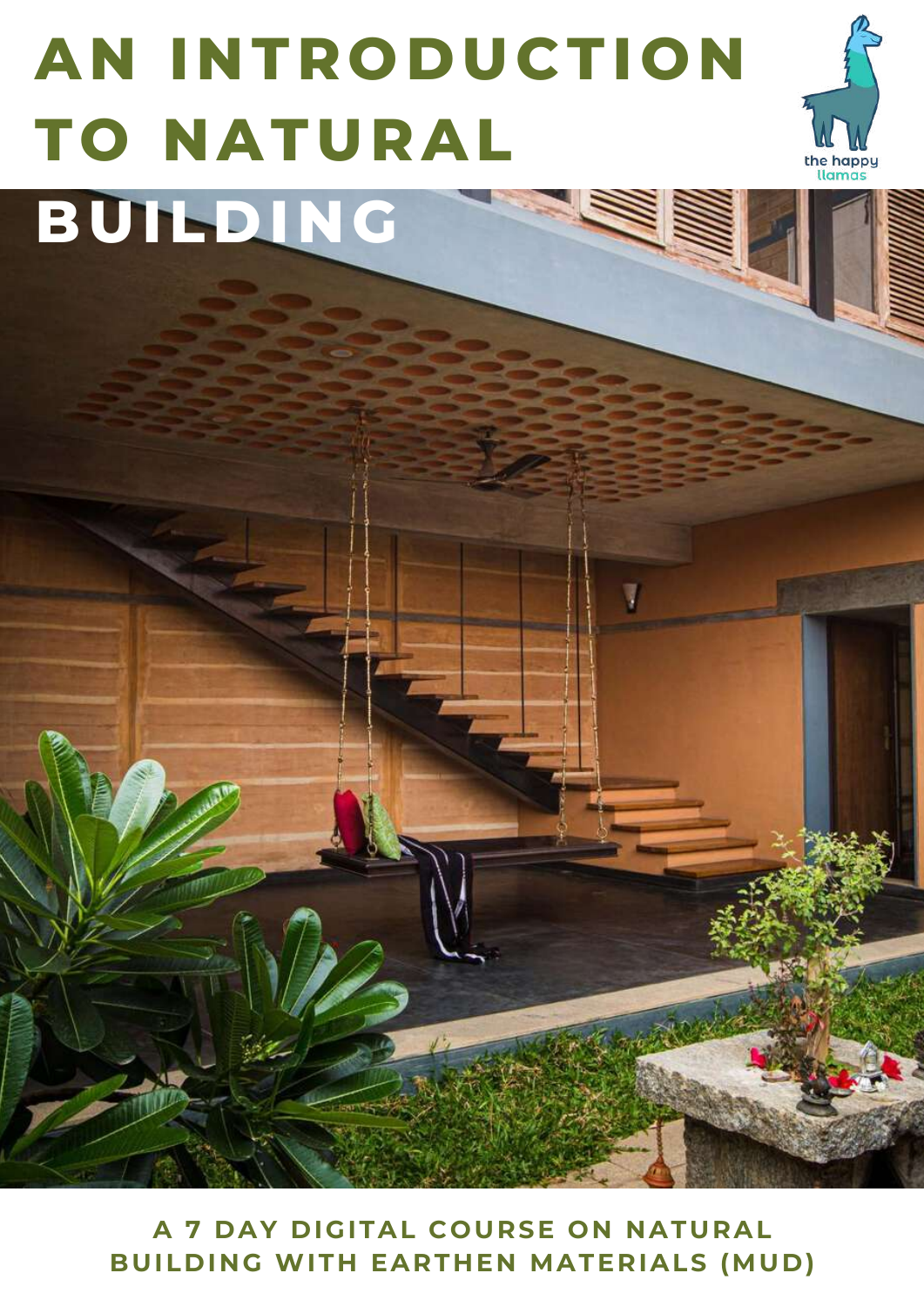## **O V E R V IEW**

Is nature trying to send us a message? Is the latest COVID -19 pandemic an outcome of our actions? This could be debatable – but what isn't is the need to relook at the way architects or future architects see their profession. Being part of an industry that contributes to 40% of carbon emissions, it is a collective responsibility as architects to shoulder some responsibility, to sit up and take note of the impact on the planet.

India is at the wake of a new era as the country rushes towards an idea of modernity and development. There is little or no thought given to the material used in question – embodied energy, origin, industrial processing, and health impacts are never considered. Most often cost, aesthetics, speed of construction carries are given priority. This model of construction is unsustainable and will have dangerous implications on the environment.

It is therefore an urgent need to investigate sustainable, low-energy solutions for new constructions. In the present scenario, earthen architecture plays a vital role in providing a viable solution that responds to the Sustainable Development Goals.

Mud as a material has been used as a construction material in India for thousands of years. The richness of the traditional know-how in ancient India extends into the mud structures varying across different landscapes from palaces to quaint mud dwellings. These are great examples of sustainability through simplicity. Mud construction is now seeing a revival in the construction sector today through its earth warriors and natural builders and as a result, there are an increasing number of contemporary mud structures being built that act as the catalysts for change.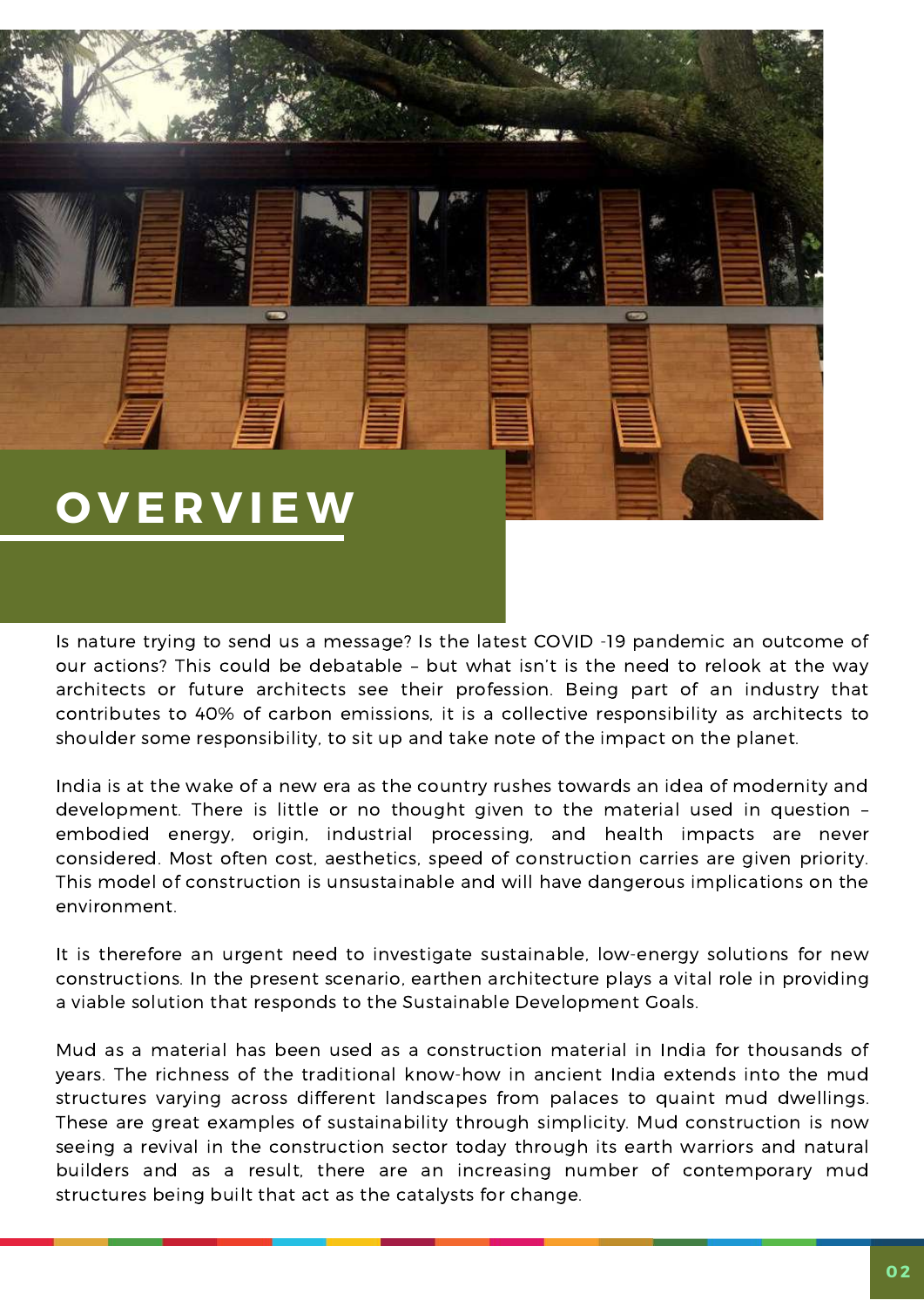## **C O U R SE**  $S$  **CHEDULE**



### Teaching Tools:

mud including the various techniques of earthen construction with case studies around The course will be an online virtual course that will cover all the basics of building with the world while being informed by the traditional vernacular of the country. The course will include interactive sessions with earth builders around the world to understand the versatility of the material and to gain a worldwide perspective of the material. It will encourage hands on participation from the students through design charrettes on virtual platforms and easy DIY sessions. The exercises will be supported by live demos, presentations, videos and additional reading material.

### Project Outcome:

A clear and comprehensive understanding of the following:

- Earthen construction with an international and contemporary perspective
- Different construction techniques using mud
- Benefits of natural building
- Embodied energy and life cycle analysis
- Sustainability along the 3 verticals of environment, socio-cultural and socio-economic.

| Day 1<br>1.5 hours | Introduction & summary of<br>the course                                                      | Ice breaker sessions,<br>introduction of participants                                                                      |
|--------------------|----------------------------------------------------------------------------------------------|----------------------------------------------------------------------------------------------------------------------------|
| Day 2<br>2 hours   | Introduction to Earthen<br>construction around the<br>world - techniques and know<br>how     | <b>Exercise: Case study Analysis</b><br>(location, technique)                                                              |
| Day 3<br>2 hours   | Contemporary innovations to<br>traditional techniques<br>(prefabricated and poured<br>earth) | Exercise I: Case study<br>Analysis II (examples from<br>different contexts)<br>Exercise II: Design charrettes<br>- context |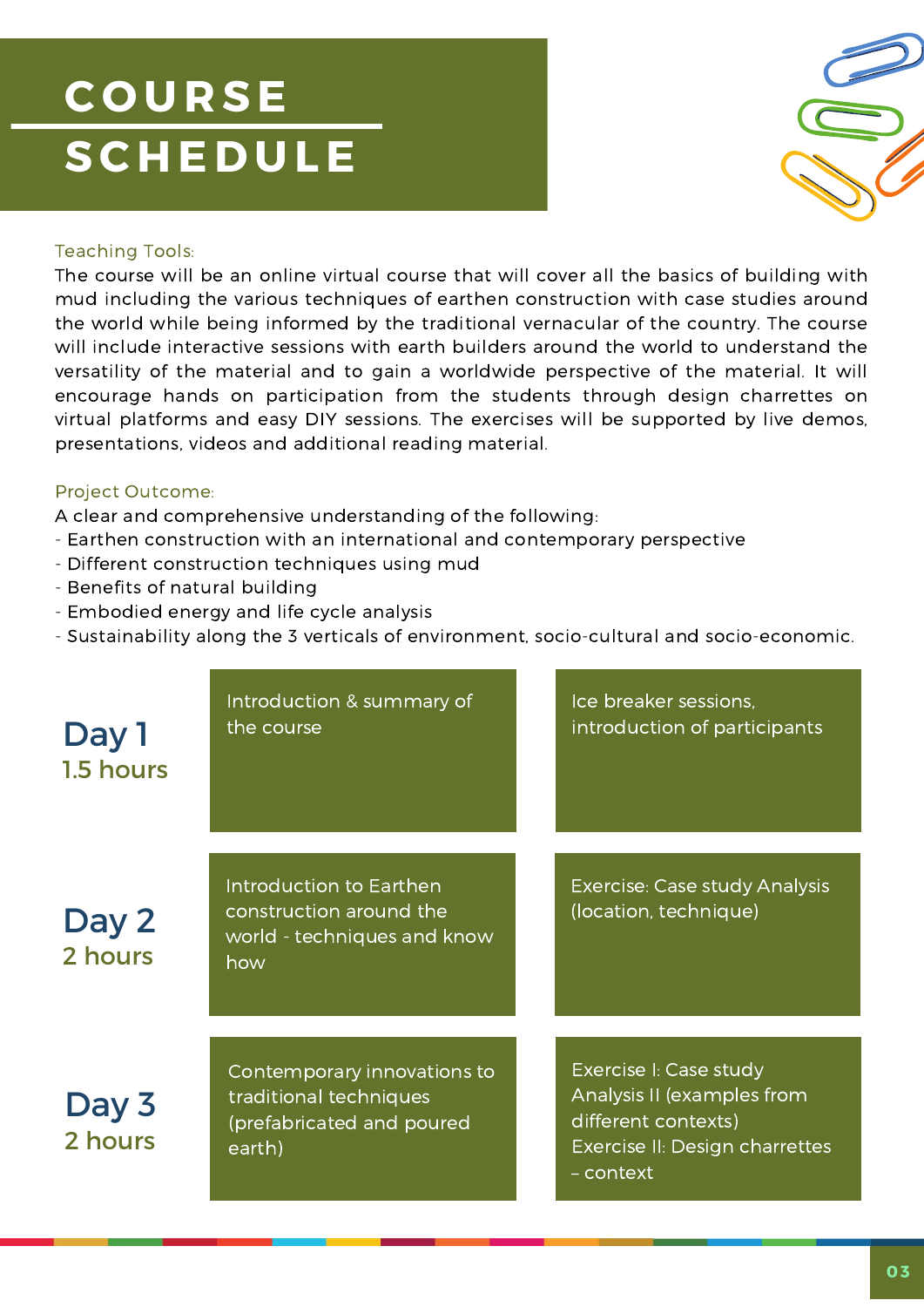## **C O U R SE SC H E D U LE**



Life cycle analysis and sustainability wheel Exercise: Case study Analysis - life cycle & WOS of select projects In conversation with - mud experts (local and international) Exercise - Design charette (materiality and area programme) Presentation of various projects by Masons Ink - Process, road blocks and innovations Exercise - Design Presentation Summary of the course **Presentation of participant** projects in pre-defined **Day 7** and the contract of the contract of the contract of the contract of the contract of the contract of the contract of the contract of the contract of the contract of the contract of the contract of the contract of th 1.5 hours Day 6 2 hours Day 5 2 hours Day 4 2 hours

### **7 DAY COURSE**

### 13 hours **INR 3,500**

All sessions will be conducted on Zoom